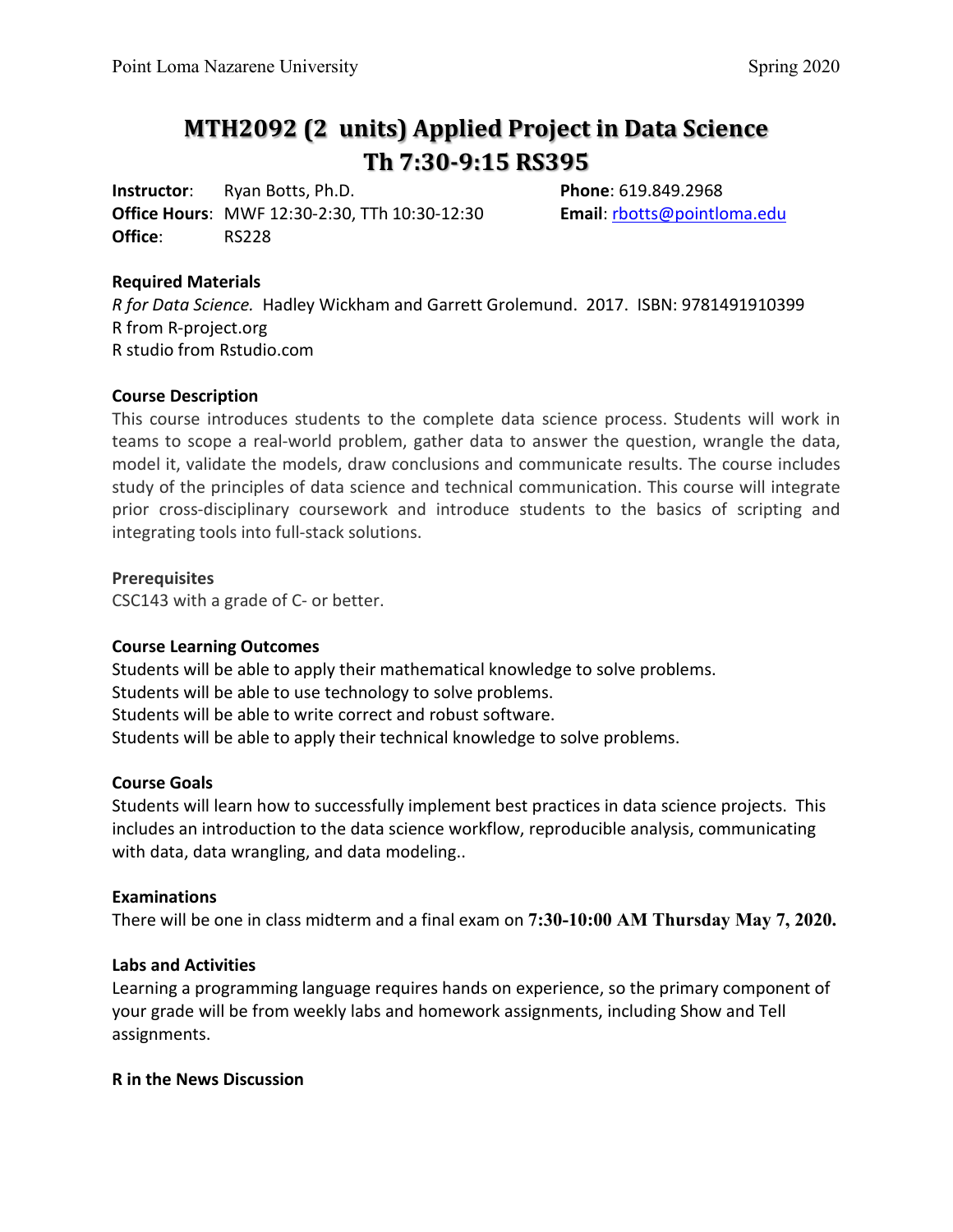One of the best ways to learn what can be done in R is to follow R in the media, you may want to subscribe to some community groups in LinkedIn or follow relevant R # in social media. I would suggest finding some that are relevant to your discipline. Each of the weeks you have an R lab you will make a brief blog post with a short summary (approximately a paragraph) of an interesting article you have found about or using R.

# **Project**

Students will be responsible for analyzing and reporting on a real world data science project. Project will be assessed via written and oral reports during the final exam.

# **Grading Policies**

# **Grades will be weighted in the following manner:**

Final Project(30%), Labs and Homework (40%), R Discussion Post (10%), Midterm (20%)

Using the weightings above overall course grades will be computed using the approximate scale below. In order to receive a passing grade you must pass at least one midterm or final exam with a grade of 60% or higher.

| <b>Grading Scale in percentages</b> | А |                                                                                                                                                            |                                        |
|-------------------------------------|---|------------------------------------------------------------------------------------------------------------------------------------------------------------|----------------------------------------|
|                                     |   |                                                                                                                                                            | $(87.5, 90)$ $(77.5, 80)$ $(67.5, 70)$ |
|                                     |   | $\left\vert \left[ 92.5,100\right] \right\vert \left[ 82.5,87.5\right) \left\vert \left[ 72.5,77.5\right) \right\vert \left[ 62.5,67.5\right) \right\vert$ |                                        |
|                                     |   | $[90, 92.5]$ $[80, 82.5]$ $[70, 72.5]$ $[60, 62.5]$                                                                                                        |                                        |

- **Late work**. A written assignment or computer assignment is late if it is not received at the beginning of class on the due date. Late work will not be accepted. Make-up tests will be given only by arrangement with the instructor for reasons of documented emergency.
- **Format for Projects**. Assignments collected must be prepared in a style suitable for grading. The projects will be graded on clarity and writing quality.
	- $\circ$  the organization must be easy to follow
	- o the work must be typed
	- $\circ$  complete solutions must be written for problems (not just answers); solutions must be clearly marked
	- o use complete sentences to answer questions

# **Attendance Policy**

Attendance is expected at each class session. In the event of an absence you are responsible for the material covered in class and the assignments given that day. Here is the university's stated policy on attendance:

Regular and punctual attendance at all classes is considered essential to optimum academic achievement. If the student is absent from more than 10 percent of class meetings, the faculty member can file a written report which may result in de-enrollment. If the absences exceed 20 percent, the student may be de-enrolled without notice until the university drop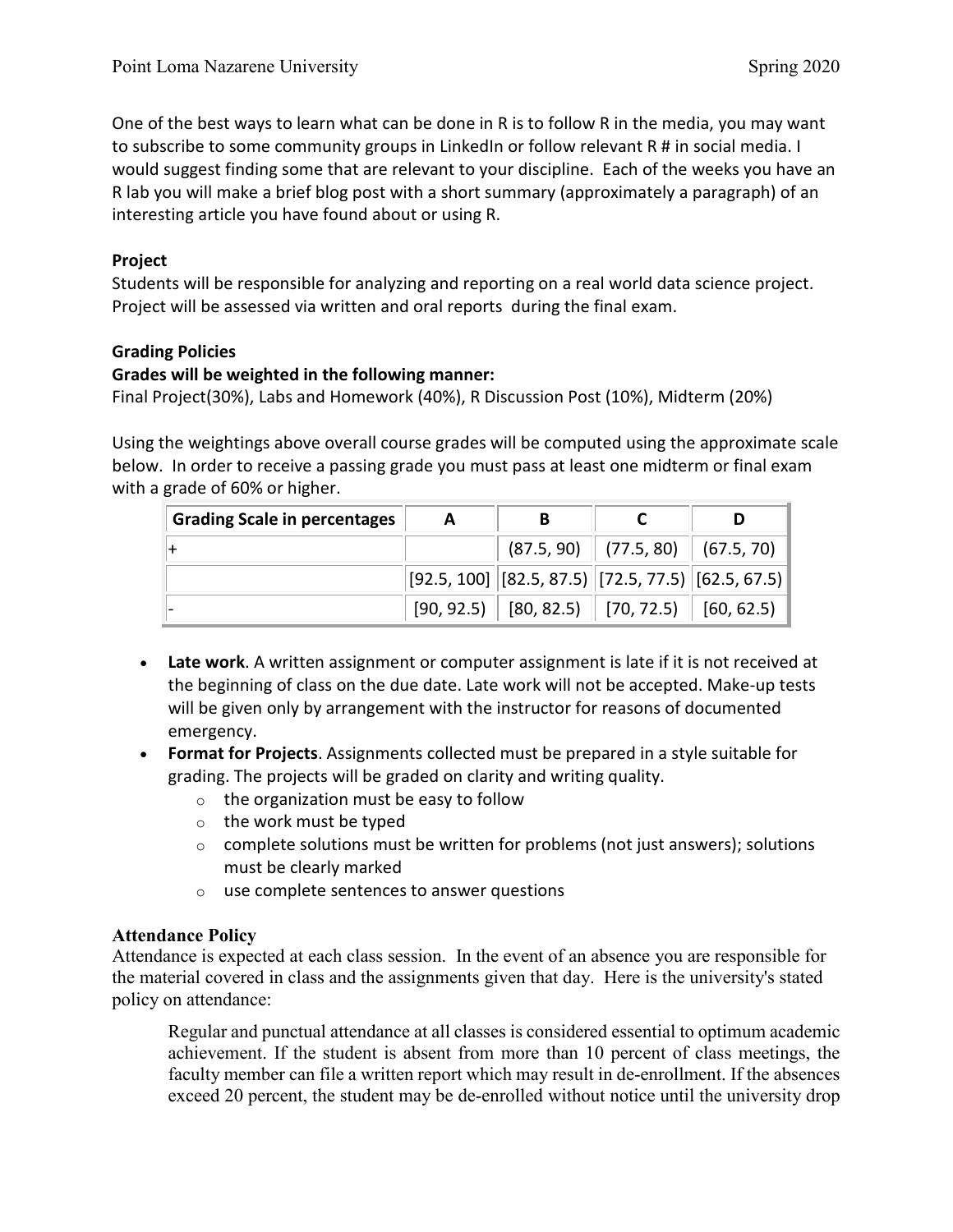date or, after that date, receive the appropriate grade for their work and participation. See [https://catalog.pointloma.edu/content.php?catoid=35&navoid=2136#Class\\_Attendance](https://catalog.pointloma.edu/content.php?catoid=35&navoid=2136#Class_Attendance) in the Undergraduate Academic Catalog.

If you miss 10% of the class, you will receive a warning. If you miss 20% of the class, you will be automatically de-enrolled.

## **Class Enrollment:**

It is the student's responsibility to maintain his/her class schedule. Should the need arise to drop this course (personal emergencies, poor performance, etc.), the student has the responsibility to follow through (provided the drop date meets the stated calendar deadline established by the university), not the instructor. Simply ceasing to attend this course or failing to follow through to arrange for a change of registration (drop/add) may easily result in a grade of F on the official transcript.

## **Academic Accommodations:**

While all students are expected to meet the minimum standards for completion of this course as established by the instructor, students with disabilities may require academic adjustments, modifications or auxiliary aids/services. At Point Loma Nazarene University (PLNU), these students are requested to register with the Disability Resource Center (DRC), located in the Bond Academic Center. [\(DRC@pointloma.edu](mailto:DRC@pointloma.edu) or 619-849-2486). The DRC's policies and procedures for assisting such students in the development of an appropriate academic adjustment plan (AP) allows PLNU to comply with Section 504 of the Rehabilitation Act and the Americans with Disabilities Act. Section 504 (a) prohibits discrimination against students with special needs and guarantees all qualified students equal access to and benefits of PLNU programs and activities. After the student files the required documentation, the DRC, in conjunction with the student, will develop an AP to meet that student's specific learning needs. The DRC will thereafter email the student's AP to all faculty who teach courses in which the student is enrolled each semester. The AP must be implemented in all such courses.

If students do not wish to avail themselves of some or all of the elements of their AP in a particular course, it is the responsibility of those students to notify their professor in that course. PLNU highly recommends that DRC students speak with their professors during the first two weeks of each semester about the applicability of their AP in that particular course and/or if they do not desire to take advantage of some or all of the elements of their AP in that course.

## **Academic Honesty:**

Students should demonstrate academic honesty by doing original work and by giving appropriate credit to the ideas of others. Academic dishonesty is the act of presenting information, ideas, and/or concepts as one's own when in reality they are the results of another person's creativity and effort. A faculty member who believes a situation involving academic dishonesty has been detected may assign a failing grade for that assignment or examination, or, depending on the seriousness of the offense, for the course. Faculty should follow and students may appeal using the procedure in the university See Catalog. [https://catalog.pointloma.edu/content.php?catoid=35&navoid=2136#Academic\\_Honesty](https://catalog.pointloma.edu/content.php?catoid=35&navoid=2136#Academic_Honesty) for definitions of kinds of academic dishonesty and for further policy information.

# **Copyright Protected Materials**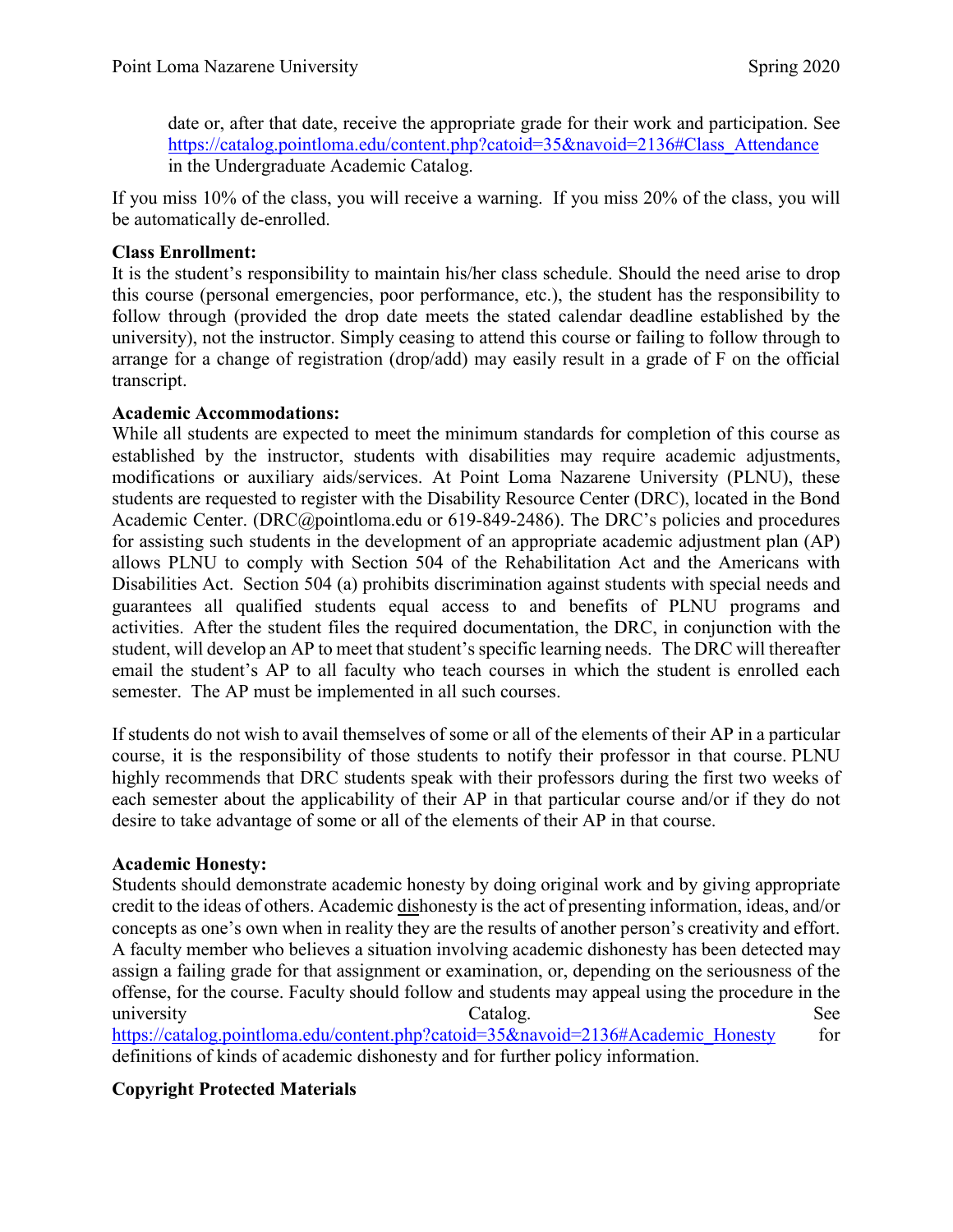Point Loma Nazarene University, as a non-profit educational institution, is entitled by law to use materials protected by the US Copyright Act for classroom education. Any use of those materials outside the class may violate the law.

## **Credit Hour**

In the interest of providing sufficient time to accomplish the stated course learning outcomes, this class meets the PLNU credit hour policy for a 2 unit class delivered over 15 weeks. Specific details about how the class meets the credit hour requirements can be provided upon request.

## **Point Loma Nazarene University Mission**

Point Loma Nazarene University exists to provide higher education in a vital Christian community where minds are engaged and challenged, character is modeled and formed, and service is an expression of faith. Being of Wesleyan heritage, we strive to be a learning community where grace is foundational, truth is pursued, and holiness is a way of life.

## **Department Mission**

The Mathematical, Information, and Computer Sciences department at Point Loma Nazarene University is committed to maintaining a curriculum that provides its students with the tools to be productive, the passion to continue learning, and Christian perspectives to provide a basis for making sound value judgments.

## **Final Exam: 7:30-10:00 AM Thursday May 7, 2020**

The final exam date and time is set by the university at the beginning of the semester and may not be changed by the instructor. This schedule can be found on the university website and in the course calendar. No requests for early examinations will be approved. Only in the case that a student is required to take three exams during the same day of finals week, is an instructor authorized to consider changing the exam date and time for that particular student.